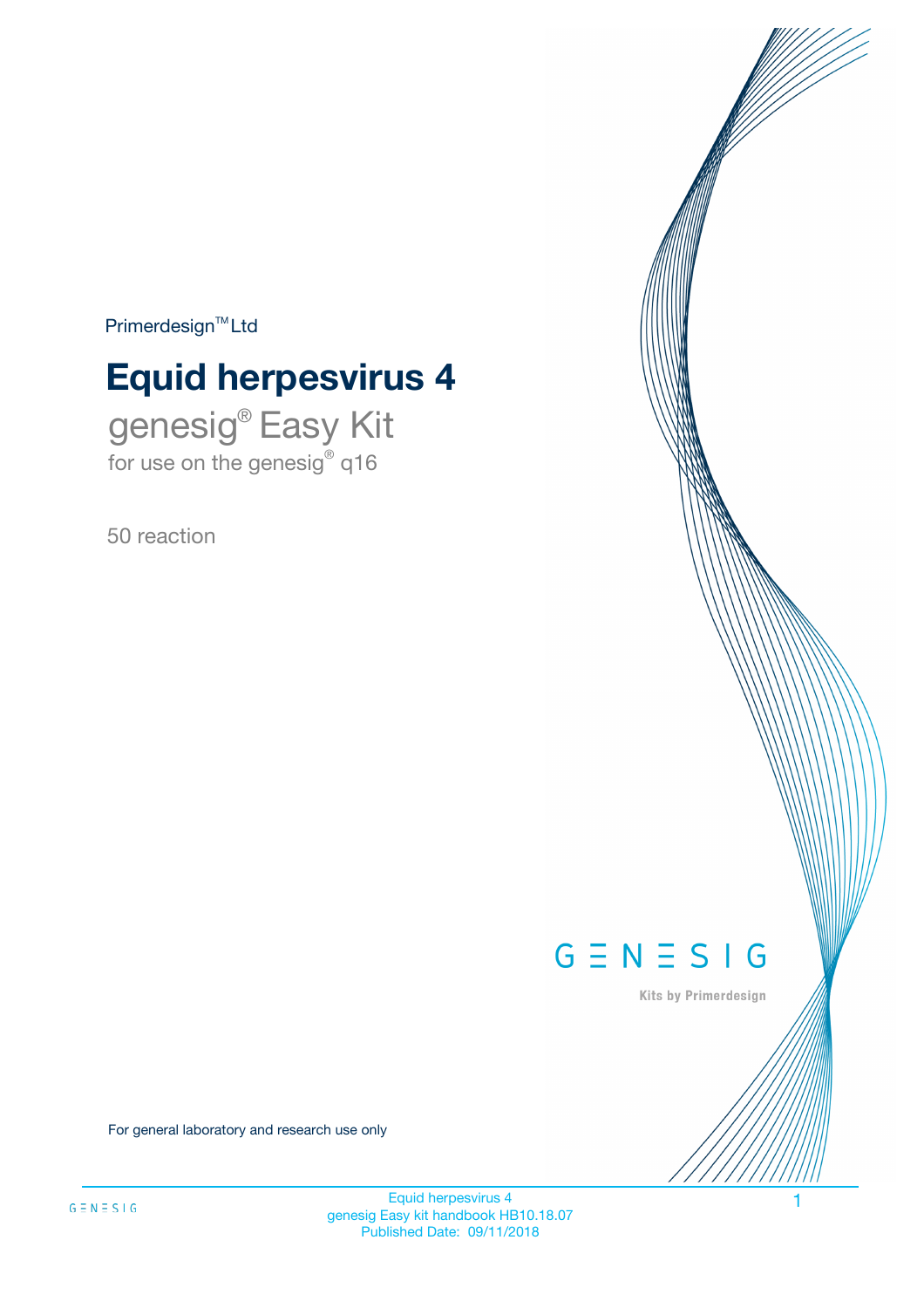# genesig® Easy: at a glance guide

#### **For each DNA test**

| Component              | <b>Volume</b> | Lab-in-a-box pipette |  |
|------------------------|---------------|----------------------|--|
| EHV-4 reaction mix     | 10 µl         |                      |  |
| <b>Your DNA sample</b> | $10 \mu$      |                      |  |

#### **For each positive control**

| Component                 | Volume          | Lab-in-a-box pipette |  |
|---------------------------|-----------------|----------------------|--|
| EHV-4 reaction mix        | 10 <sub>µ</sub> |                      |  |
| Positive control template | 10 <sub>µ</sub> |                      |  |

#### **For each negative control**

| Component          | <b>Volume</b>   | Lab-in-a-box pipette |  |
|--------------------|-----------------|----------------------|--|
| EHV-4 reaction mix | 10 <sub>µ</sub> |                      |  |
| <b>Water</b>       | 10 <sub>µ</sub> |                      |  |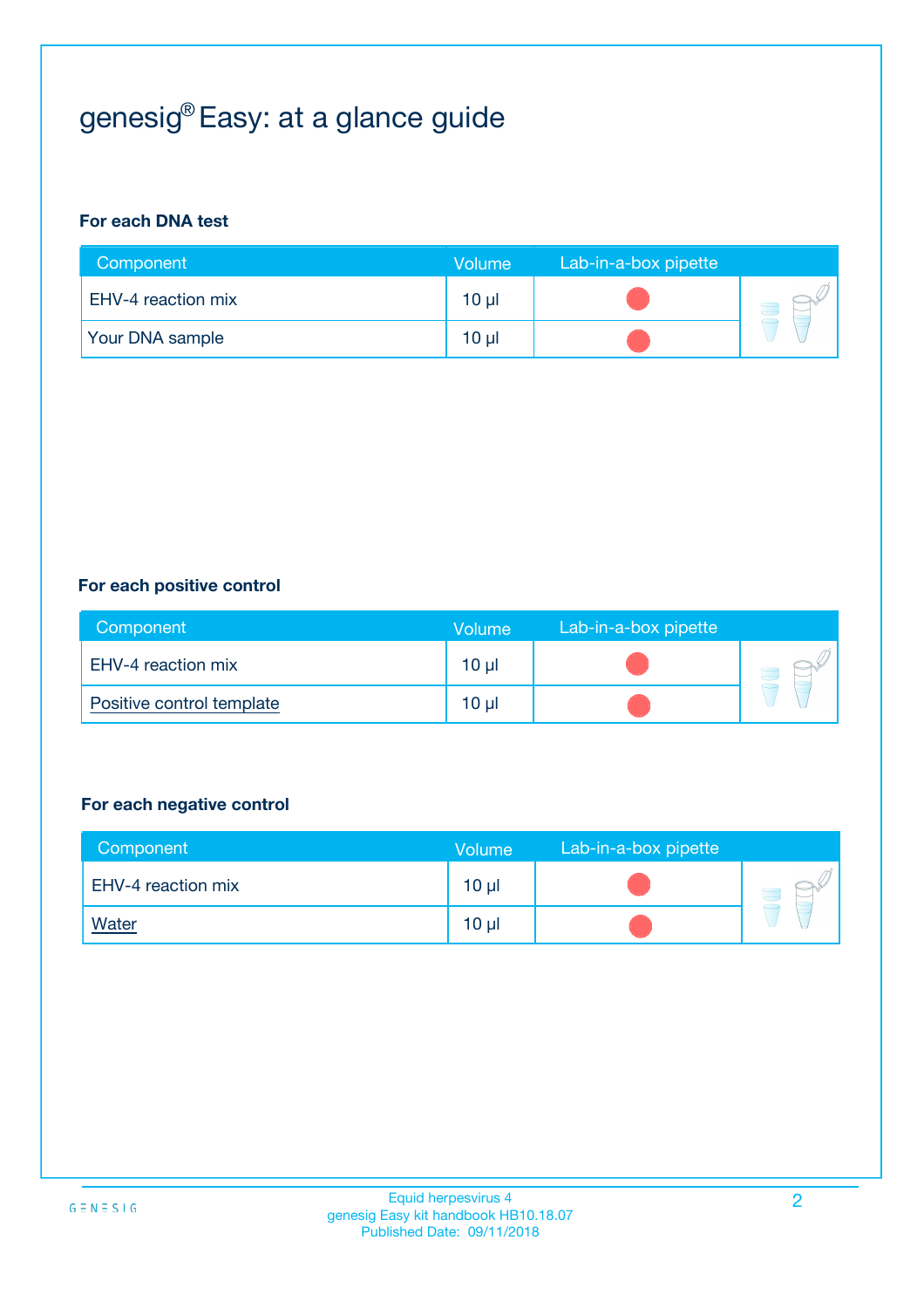# Kit Contents



## Reagents and equipment to be supplied by the user

#### **genesig® q16 instrument**

#### **genesig® Easy Extraction Kit**

This kit is designed to work well with all processes that yield high quality RNA and DNA but the genesig Easy extraction method is recommended for ease of use.

#### **genesig® Lab-In-A-Box**

The genesig Lab-In-A-Box contains all of the pipettes, tips and racks that you will need to use a genesig Easy kit. Alternatively if you already have these components and equipment these can be used instead.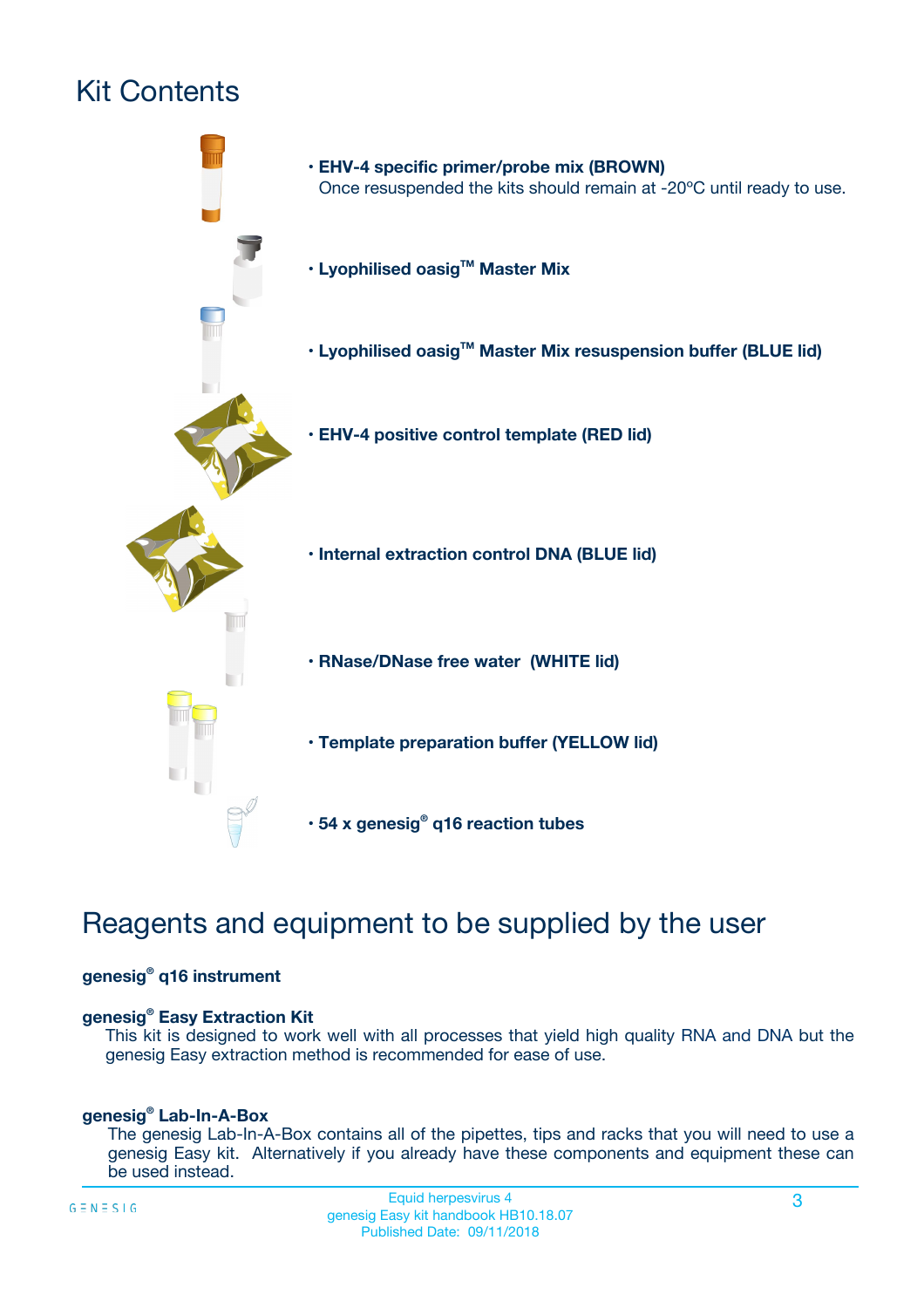## Step-by-step guide

### 1. Create your reaction mix



Use the blue pipette to transfer 500µl**\*** of the oasig Master Mix resuspension buffer into the tube of lyophilised oasig Master Mix and mix well by gently swirling. Then transfer all of that master mix into the brown tube labelled EHV-4 primers/probe.

**\***Transfering 525µl of the oasig Master Mix resuspension buffer to your oasig Master Mix (instead of the 500µl recommended above) will enable you to take full advantage of the 50 reactions by accounting for volume losses during pipetting. In order to do so with the genesig Easy fixed volume pipettes use 1x blue, 2x red and 1x grey pipettes to make the total volume. Please be assured that this will not adversely affect the efficiency of the test.

Cap and shake tube to mix. A thorough shake is essential to ensure that all components are resuspended. **Failure to mix well can produce poor kit performance.**

Leave to stand for 5 minutes. Now your reaction mix is ready to use.

Store the reaction mix in the freezer from hereon.

#### Top tip

- Ensure that the reaction mix is mixed thoroughly before each use by shaking.
- **•** Once resuspended do not expose genesig Easy kit to temperatures above -20°C for longer than 30 minutes at a time.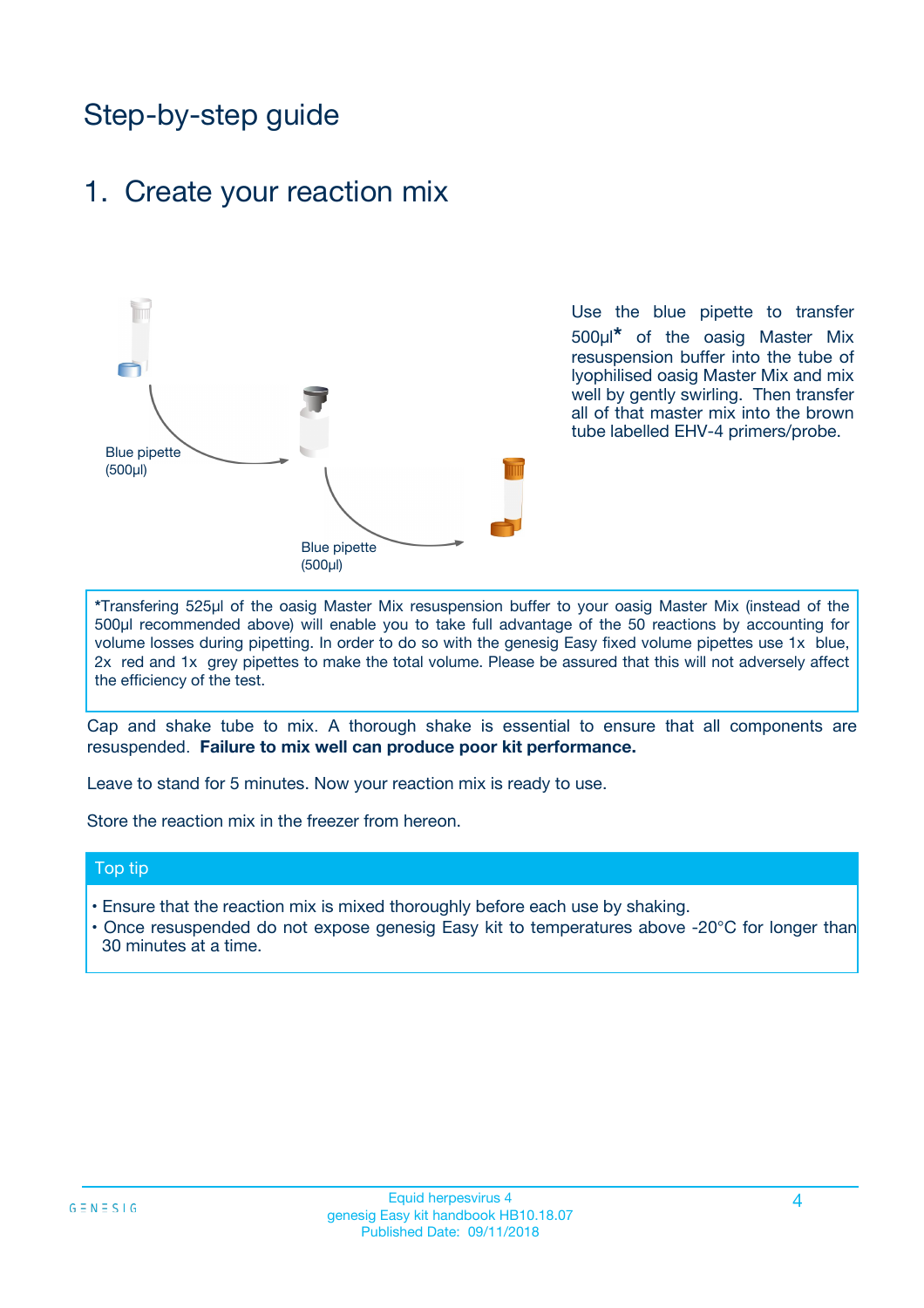# 2. Internal extraction control



Use the blue pipette to transfer 1000µl (2 x 500µl) of template preparation buffer into the Internal Extraction Control DNA tube. Cap and shake tube to mix.

Your kit contains Internal Extraction Control DNA. This is added to your biological sample at the beginning of the DNA extraction process. It is extracted along with the DNA from your target of interest. The q16 will detect the presence of this Internal Extraction Control DNA at the same time as your target. This is the ideal way to show that your DNA extraction process has been **successful.** 

#### **If you are using an alternative extraction kit:**

Use the red pipette to transfer 10µl of Internal Extraction Control DNA to your sample **after** the lysis buffer has been added then follow the rest of the extraction protocol.

#### **If you are using samples that have already been extracted:**

Use the grey pipette to transfer 5µl of Internal Extraction Control DNA to your extracted sample.

### 3. Add reaction mix to all reaction tubes



For every reaction to be run, use the red pipette to add 10µl of your EHV-4 reaction mix to every tube.

#### Top tip

- Always pipette the reaction mix directly into the bottom of the tube.
- You can label the tube lids to aid your reaction setup but avoid labelling tube sides.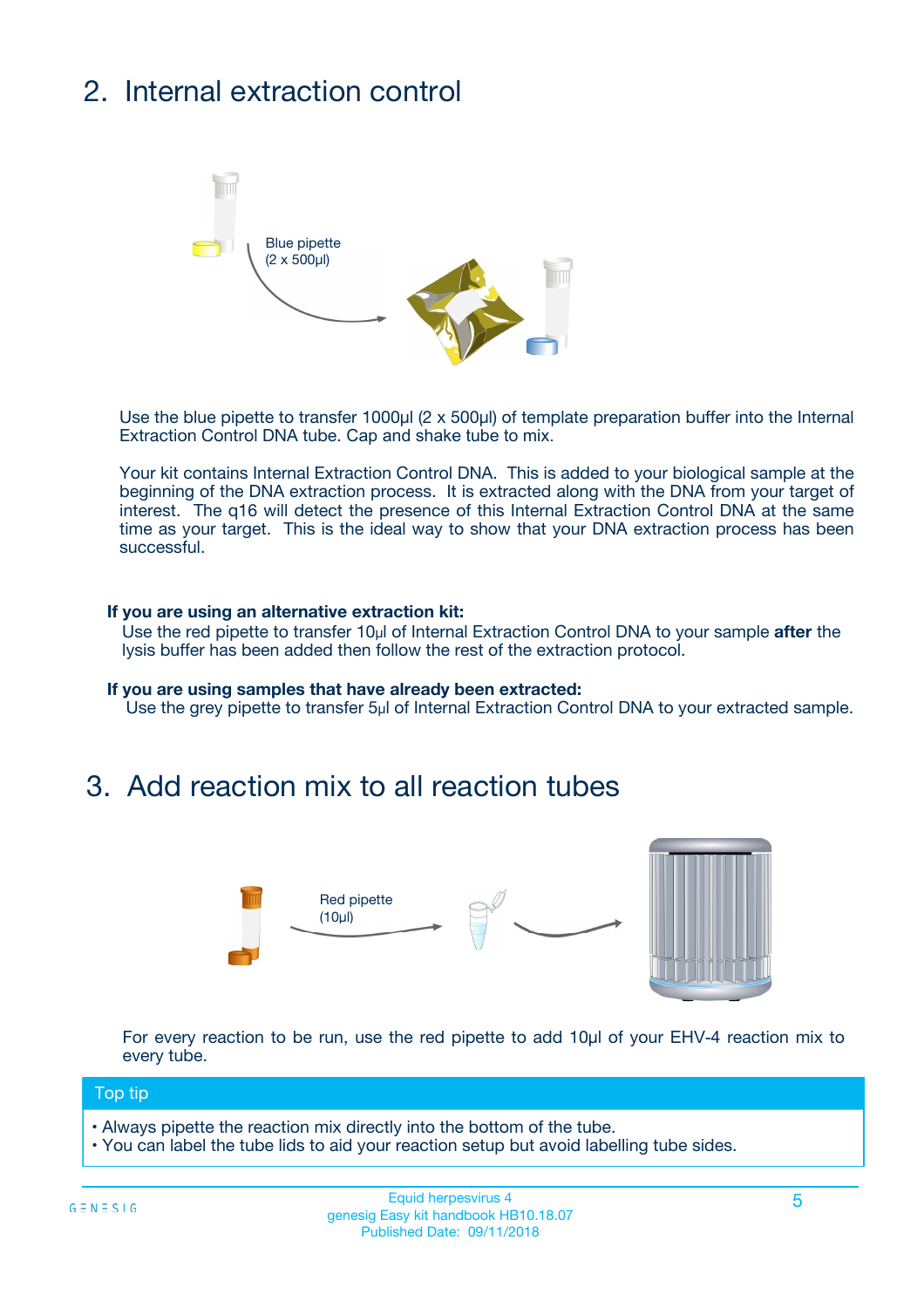## 4. Negative control



For each test you will require a negative control. Instead of DNA, water is used. This sample should typically prove negative thus proving that all of your positive samples really are positive.

To create a negative control reaction simply use the red pipette to add 10µl of the water to the required reaction tubes. Close these tubes after adding the water.

Because some genesig kit targets are common in the environment you may occasionally see a "late" signal in the negative control. The q16 software will take this into account accordingly.

#### Top tip

**•** Always add the water to the side of the tube to reduce the introduction of bubbles.

### 5. Set up a test



For each sample you wish to analyse, use the red pipette to add 10µl of your DNA sample to the required reaction tubes. Close these tubes after adding the sample. Always change pipette tips between samples.

#### Top tip

**•** Always add the DNA sample to the side of the tube to reduce the introduction of bubbles.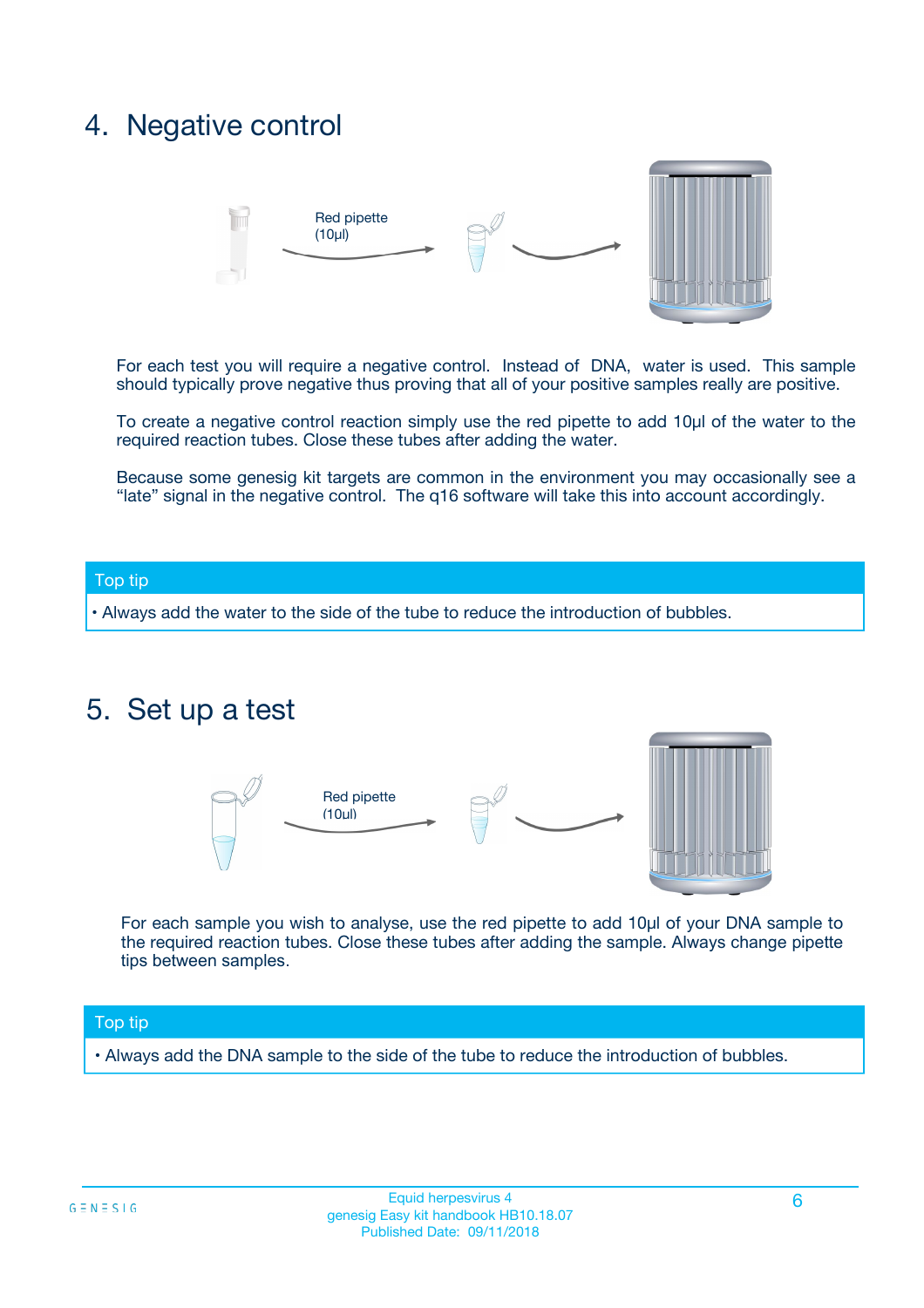## 6. Positive control



Use the blue pipette to transfer 1000µl (2 x 500µl) of template preparation buffer into the positive control template tube. Cap and shake tube to mix.

Each time you run a test you will require a positive control. This is a small portion of DNA from your target of interest. It serves two purposes:

1. It will always test positive so it shows that everything is working as it should be.

2. The q16 software knows how much DNA is present in the positive control. So it can automatically compare your sample of interest with the positive control to calculate the amount of target DNA in your sample.

To create a positive control reaction, simply use 10µl of the positive control instead of your DNA sample.



Take great care when setting up your positive control. The positive control template has the potential to give you a false positive signal in your other samples. Set positive controls up last after all other sample tubes are closed. Always change pipette tips between samples. You may even choose to set up positive controls in a separate room.

#### Top tip

**•** Always add the positive control to the side of the tube to reduce the introduction of bubbles.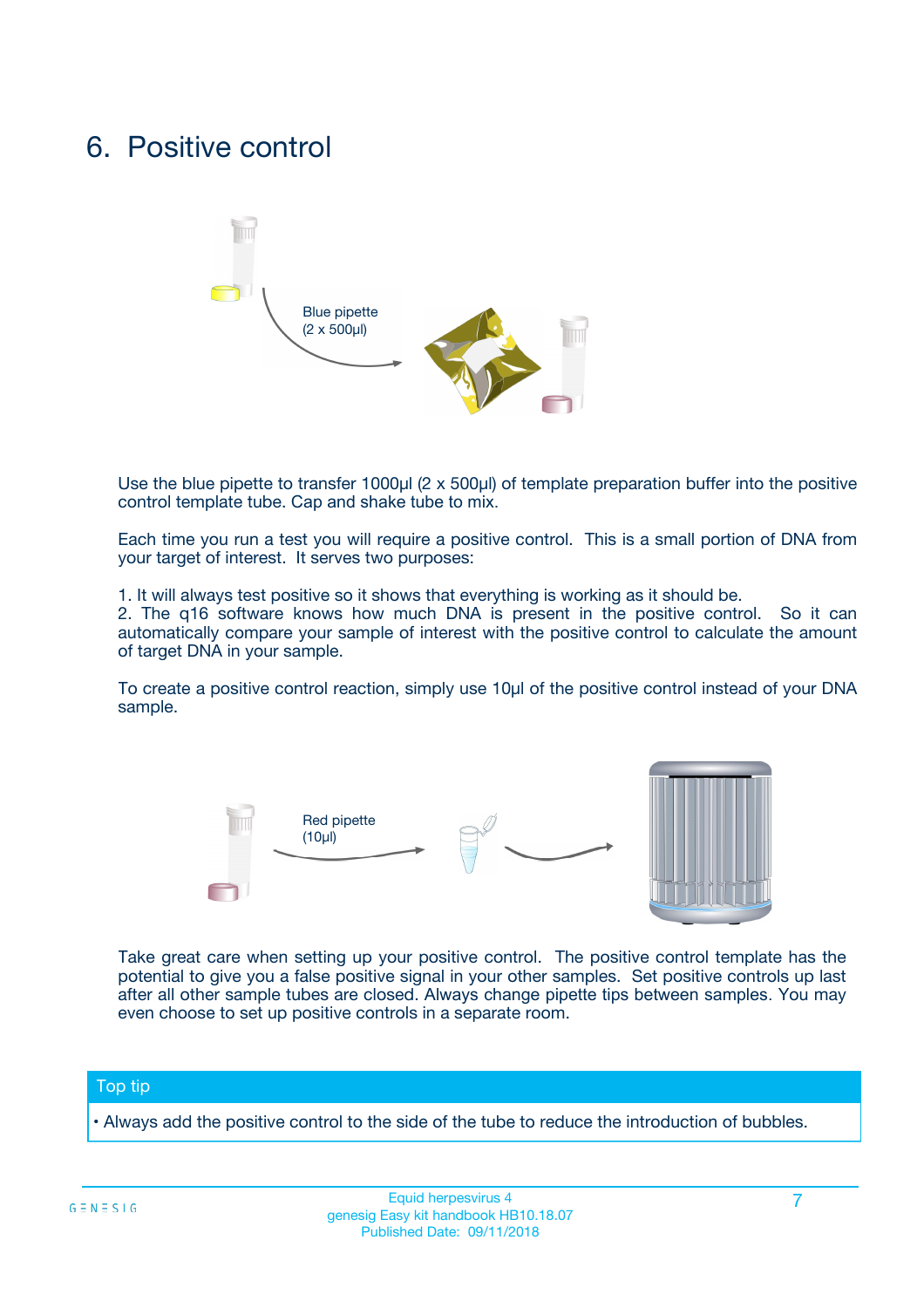# 7. Running the test

Place the tubes into the correct positions in your q16 as defined by the software, this may include positioning of empty tubes to ensure that the q16 lid is balanced. The run can then be started.

| genesig q16 PCR software - 1.2                                               |                                     | $\Box$                                                                                  |
|------------------------------------------------------------------------------|-------------------------------------|-----------------------------------------------------------------------------------------|
| Unsaved (New Experiment 2<br>$\vert \cdot \vert$<br><b>Open Experiments:</b> | <b>D</b> Open<br>Save<br>$\Box$ New | Save As<br><b>C</b> Close<br>$G \equiv N \equiv S \mid G$<br><b>&amp; Configuration</b> |
| Setup<br><b>Results</b><br><b>Stages:</b>                                    |                                     |                                                                                         |
| <b>Notes</b>                                                                 | Samples                             | <b>Tests</b>                                                                            |
| <b>Name and Details</b>                                                      | Color<br>Name                       | Note<br>Color<br>Note<br>Name                                                           |
| New Experiment 2017-10-26 11:06                                              | Sample 1                            | 条<br>علي<br>Test 1                                                                      |
| Kit type: genesig® Easy Target Detection kit                                 | Sample 2                            |                                                                                         |
| Instrument Id.:                                                              | Sample 3                            | $\qquad \qquad \blacksquare$<br>$\qquad \qquad \blacksquare$                            |
| Run Completion Time:                                                         | Sample 4                            |                                                                                         |
| <b>Notes</b>                                                                 | Sample 5<br>A<br>v                  | $\triangle$<br>4<br>$\oplus$<br>₩                                                       |
| <b>Well Contents</b>                                                         |                                     | <b>Run</b>                                                                              |
| Pos.<br>Test                                                                 | Sample                              | <b>Run Status</b>                                                                       |
| Test 1<br>-1                                                                 | <b>Negative Control</b>             | $\blacktriangle$                                                                        |
| $\overline{2}$<br>Test 1                                                     | <b>Positive Control</b>             |                                                                                         |
| $\overline{\mathbf{3}}$<br>Test 1                                            | Sample 1                            | Show full log                                                                           |
| Test 1<br>$\overline{4}$                                                     | Sample 2                            |                                                                                         |
| 5<br>Test 1                                                                  | Sample 3                            | <b>Run Control</b>                                                                      |
| 6<br>Test 1                                                                  | Sample 4                            |                                                                                         |
| $\overline{7}$<br>Test 1                                                     | Sample 5                            |                                                                                         |
| 8                                                                            |                                     | $\triangleright$ Start Run<br>Abort Run                                                 |
| <b>JOD FURTY TUDE TO BUILDED IN</b>                                          |                                     | $\overline{\mathbf{v}}$                                                                 |

#### Top tip

- Before loading tubes into the q16, check for bubbles! Flick the bottom of the tubes to remove any bubbles that may have formed during the test setup.
- Apply centrifugal force with a sharp wrist action to ensure all solution is at the bottom of the reaction tube.
- When repeating a test you can use a previous file as a template by clicking 'open' then selecting File name > Files of Type > Experiment file as template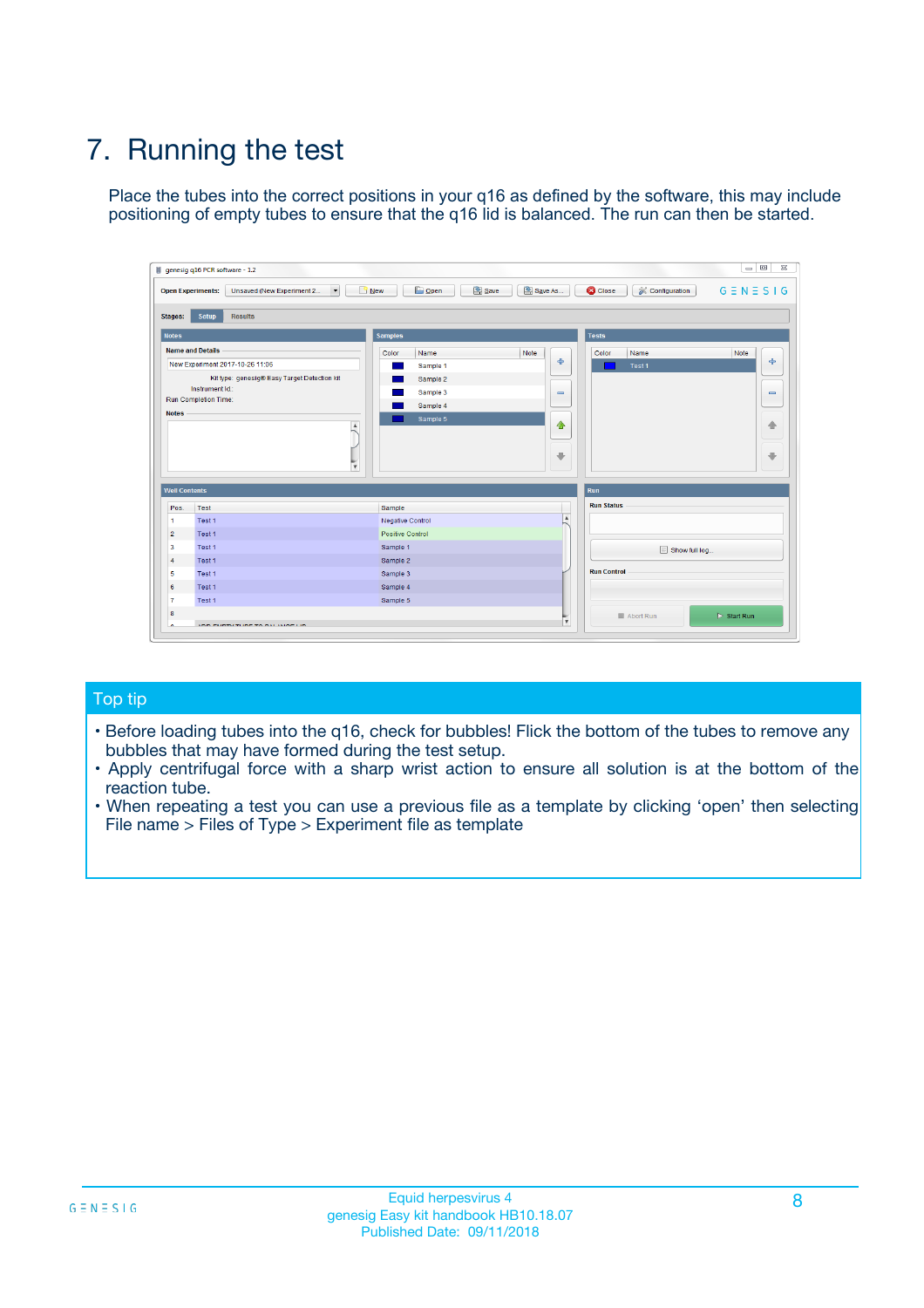## What do my results mean?

Analysis of your data is carried out automatically by the genesig q16. The following information is designed to help you fully understand a result or to troubleshoot:

### "Positive"

#### **Explanation**

Your sample has produced a positive result. Your target of interest is present and you can use the reported quantity.

"Negative"

#### **Explanation**

Your sample has produced a negative result. The target is not present in your sample.

### "Test contaminated"

#### **Explanation**

The Negative Control should be completely free of any DNA. If you see this error message it means that at some point during the setup, the Negative Control has been contaminated with DNA and has given a positive signal. This contamination has invalidated the test. The Positive Control and your test samples are both possible sources of contaminating DNA. The genesig q16 reaction tubes from previous runs will also contain very high amounts of DNA so it is important that these are carefully disposed of after the run is completed and NEVER OPENED. It may be the case that your kits have become contaminated which will lead to the same problem occurring repeatedly.

#### **Solutions**

1. Clean your working area using a commercial DNA remover solution to ensure the area is DNA free at the start of your run and re-run the test

2. If the problem persists then the kit has become contaminated and it will have to be discarded and replaced with a new kit. When you open the new kit, run a simple test to show that changing the kit has solved the problem. Prepare a test which includes only the Positive Control, the Negative Control and one 'mock sample'. For the 'mock sample' add water instead of any sample DNA. The result for the Negative Control and the mock sample should be negative indicating that contamination is no longer present.

#### **Preventive action**

An ideal lab set-up has a 'Clean area' where the test reagents are prepared and a 'sample area' where DNA samples and the Positive Control template are handled. The best workflow involves setting up all the test components (excluding the positive control template) in the clean area and then moving the tests to the sample area for sample and Positive Control addition. If this method is followed then the kit components are always kept away from possible sources of contamination. For extra security the Negative Control can be completely prepared and sealed in the clean area. All work areas should be decontaminated regularly with DNA remover.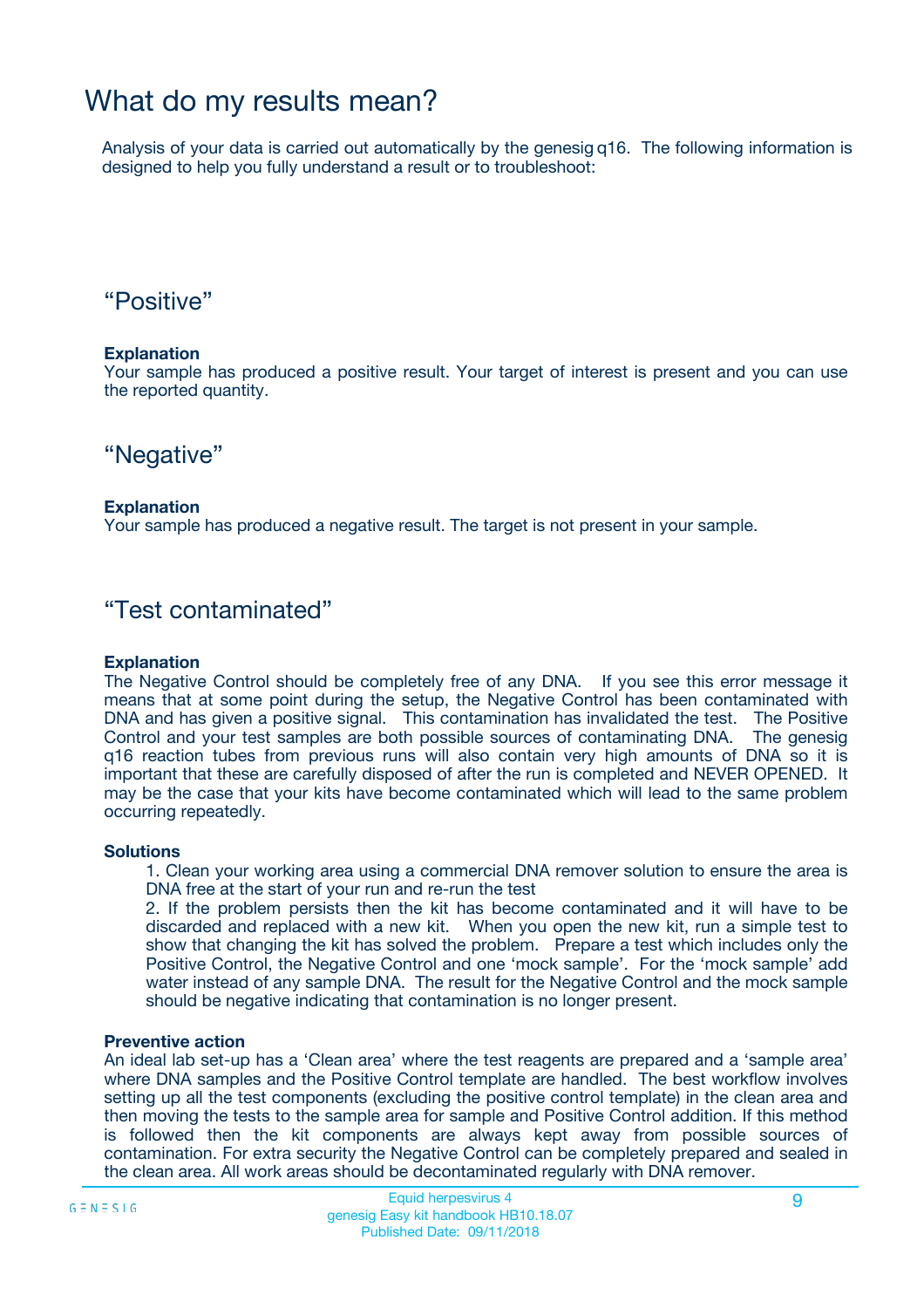### "Sample preparation failed"

#### **Explanation**

The test has failed because the quality of the sample was not high enough. The Internal Extraction Control component identifies whether the sample has been prepared correctly and is of suitable quality. This error message means that this quality control test has failed and the sample quality is not high enough for analysis.

#### **Solutions**

1. Check the sample preparation protocol for any user errors then repeat.

2. Poor quality samples can result from overloading the sample preparation protocol with too much starting material. Try reducing the amount of starting material then repeat.

3. Failing to add the Internal extraction Control DNA to your sample during the sample preparation protocol can also lead to a reported result of "sample preparation failed". Ensure that this step has not been overlooked or forgotten. If your samples are derived from an archive store or from a process separate from your genesig Easy extraction kit; you must add 5µl of Internal Extraction Control DNA into each 0.5ml of your sample to make it suitable for use on the q16.

### "Positive result, poor quality sample"

#### **Explanation**

The test is positive so if you are only interested in obtaining a 'present or absent' answer for your sample then your result is reliable. However, the test contains an Internal Extraction Control component that identifies if the sample is of high quality. This quality control test has failed and the sample is not therefore of high enough quality to accurately calculate the exact copy number of DNA present. If you require quantitative information for your sample then proceed with the solutions below.

#### **Solution**

For appropriate solutions, read the "Sample preparation failed" section of this handbook.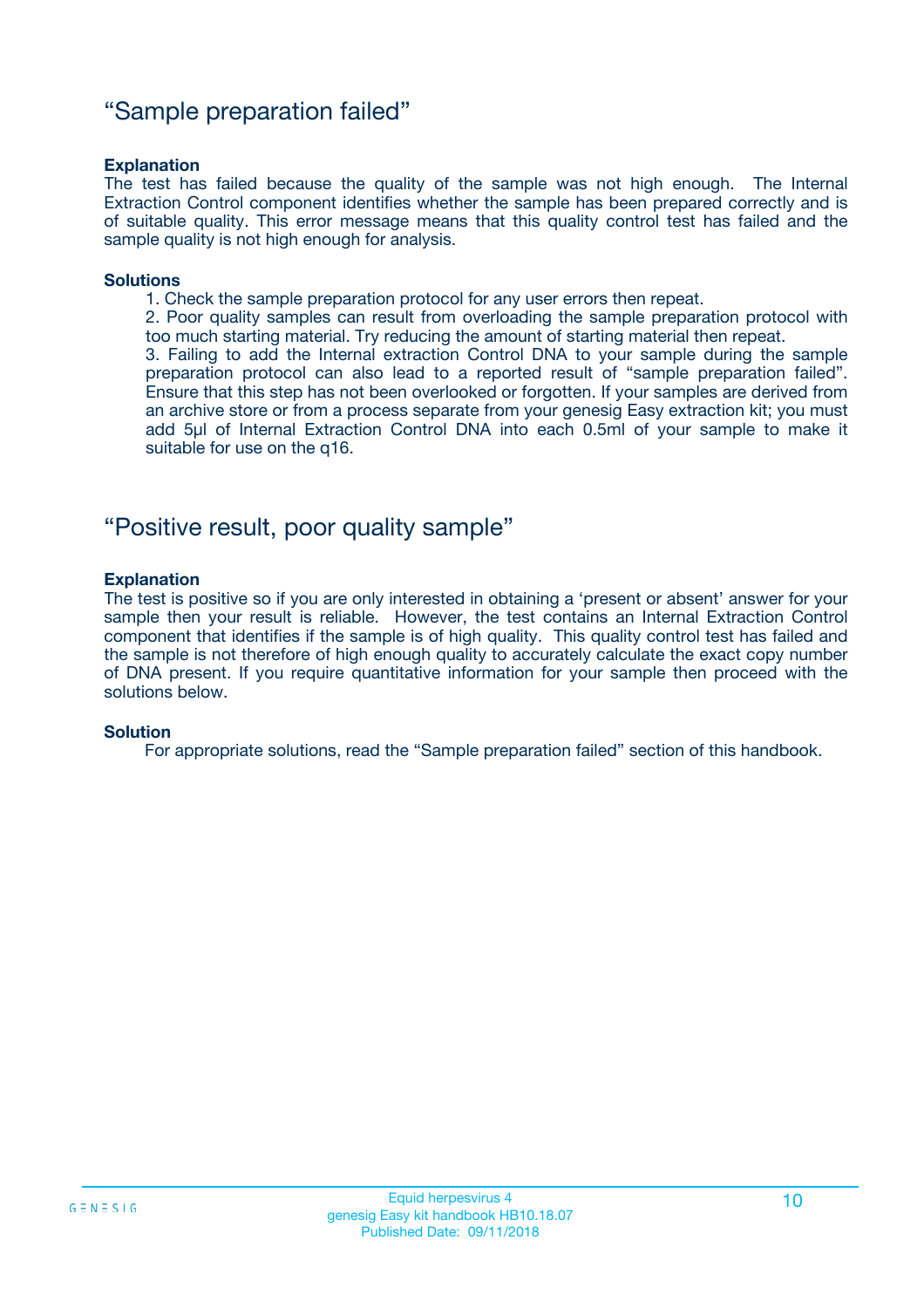### "Test failed"

#### **Explanation**

The test has failed because the Positive Control has not worked. The Positive Control is present to show that all aspects of the test are working correctly together. When this control test fails, the test as a whole is invalidated. This finding indicates that a problem has occurred in the reaction set-up part of the experiment and has nothing to do with sample preparation.

#### **Solutions**

- 1. Check the entire workflow and test set-up to look for any user errors, then repeat the test e.g. have the right colour pipettes and solutions been used with the correct tubes?
- 2. Ensure the positive and negative controls are inserted into the correct wells of your q16.

3. A component of the test may have 'gone off' due to handing errors, incorrect storage or exceeding the shelf life. When you open a new kit, run a simple test to show that changing the kit has solved the problem. Prepare a test which includes only the Positive Control, the Negative Control and one 'mock sample'. For the 'mock sample' add internal control template instead of any sample DNA. If the Positive Control works, the mock sample will now be called as a negative result.

### "Test failed and is contaminated"

#### **Explanation**

The Positive Control is indicating test failure, and the Negative Control is indicating test contamination. Please read the "Test Failed" and "Test contamination" sections of this technical support handbook for a further explanation.

#### **Solution**

For appropriate solutions, read both the "Test failed" and "Test contaminated" sections of this handbook.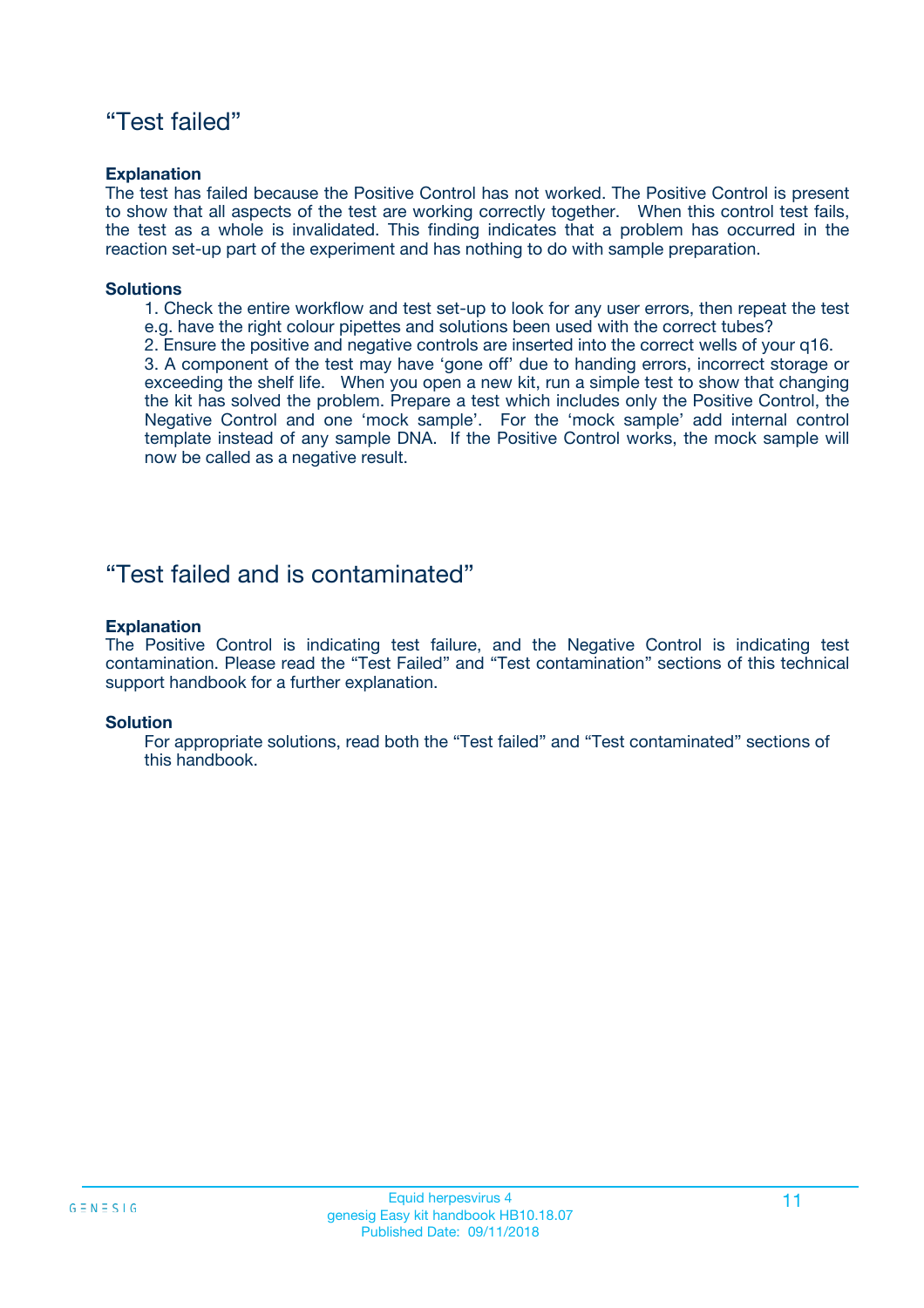## Equid herpesvirus 4

Equid Herpesvirus is a double stranded DNA virus which is responsible for acute febrile respiratory disease in horses upon primary infection and it is characterized by rhinopharyngitis and tracheobronchitis. It is a member of the genus Varicellovirus, which belongs to the subfamily Alphaherpesvirinae. The Equid Herpes virus 4 genome is approximately 145 kb long and consists of two regions, L (Long) and S (Short). The region S is flanked by two inverted repeat regions: an internal repeat sequence (IRS) and a terminal repeat sequence (TRS) which allow the generation of two equimolar isomers. Region L consists of a unique sequence flanked by small inverted repeats (IRS and TRS).

Transmission occurs by direct or indirect contact with infective nasal discharges, aborted foetuses and placental fluids. Virus-laden droplets generated by forced expirations through the airways can produce aerosols capable of travelling over short distances. The virus enters the horse through the upper respiratory tract where it replicates in the mucosal epithelial cells. The infection is restricted to the respiratory tract epithelium and associated lymph nodes.

Clinical signs may include nasal discharge that may progress into a mucoid discharge, mild coughing and occasionally fever. EHV-4 rarely results in viremia and abortion. Clinical signs are most intense and virus shedding most abundant during the first few days of infection. The most obvious clinical symptom is bilateral nasal discharge and in the early stage of the infection it is largely unnoticed. The infection usually clears within one to three weeks.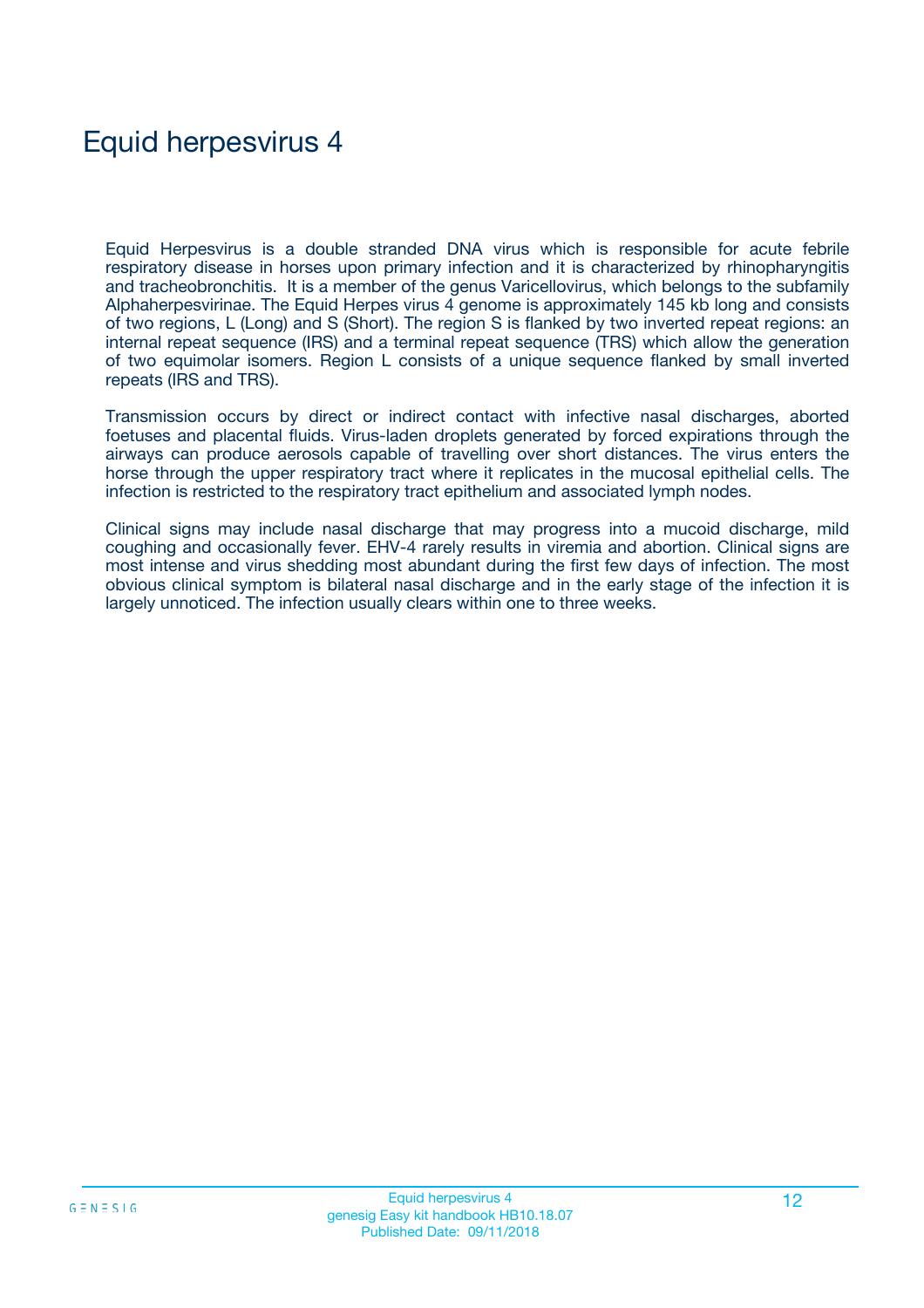## **Specificity**

The Primerdesign genesig Kit for Equid herpesvirus 4 (EHV-4) genomes is designed for the in vitro quantification of EHV-4 genomes. The kit is designed to have a broad detection profile. Specifically, the primers represent 100% homology with over 95% of the NCBI database reference sequences available at the time of design.

The dynamics of genetic variation means that new sequence information may become available after the initial design. Primerdesign periodically reviews the detection profiles of our kits and when required releases new versions.

If you require further information, or have a specific question about the detection profile of this kit then please send an e.mail to enquiry@primerdesign.co.uk and our bioinformatics team will answer your question.